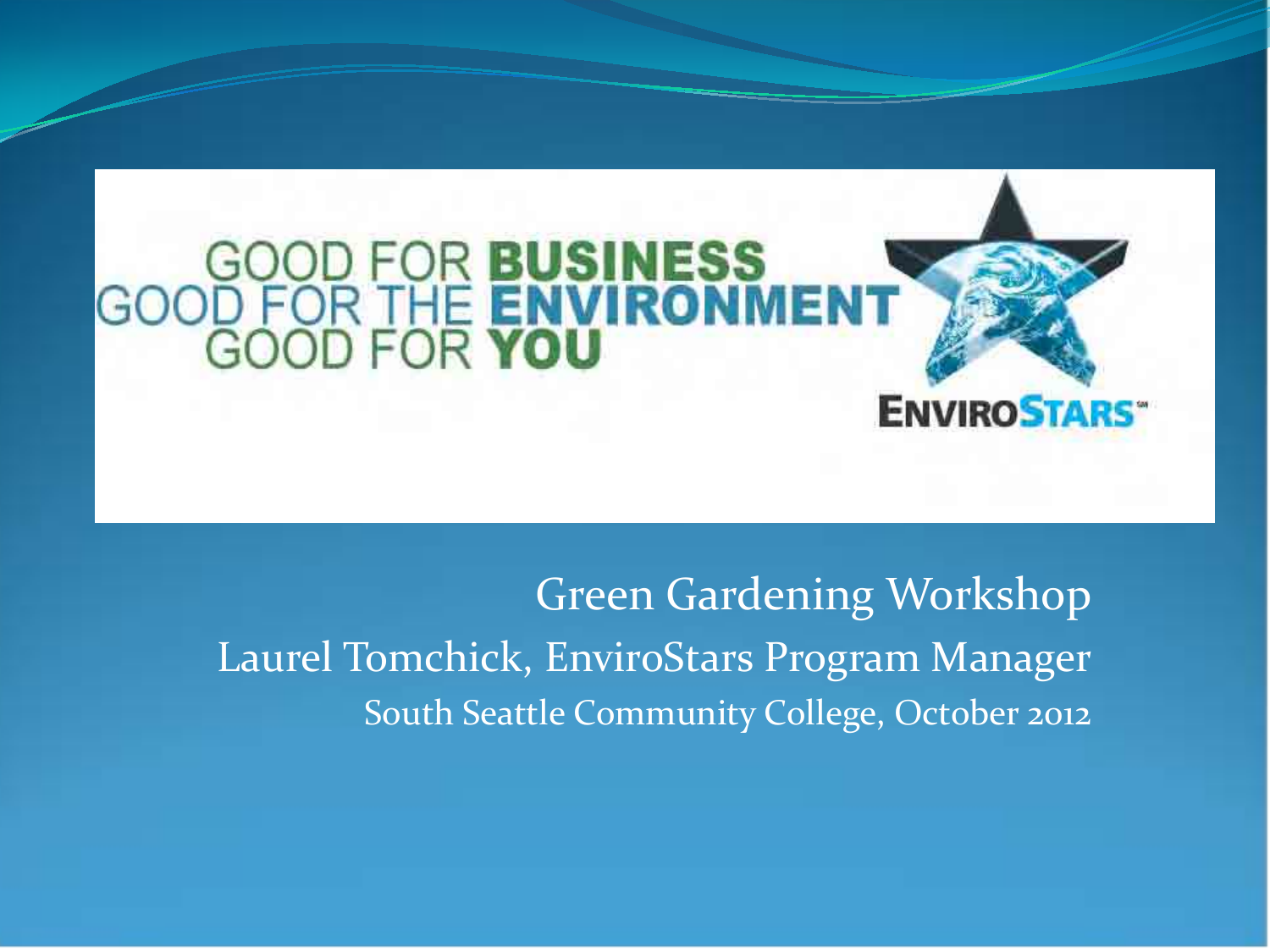# Are you certified yet?

- Attract new clients
- Free marketing and promotions
- Potential savings in time, money
- Reduce exposure and liabilities
- Try new things

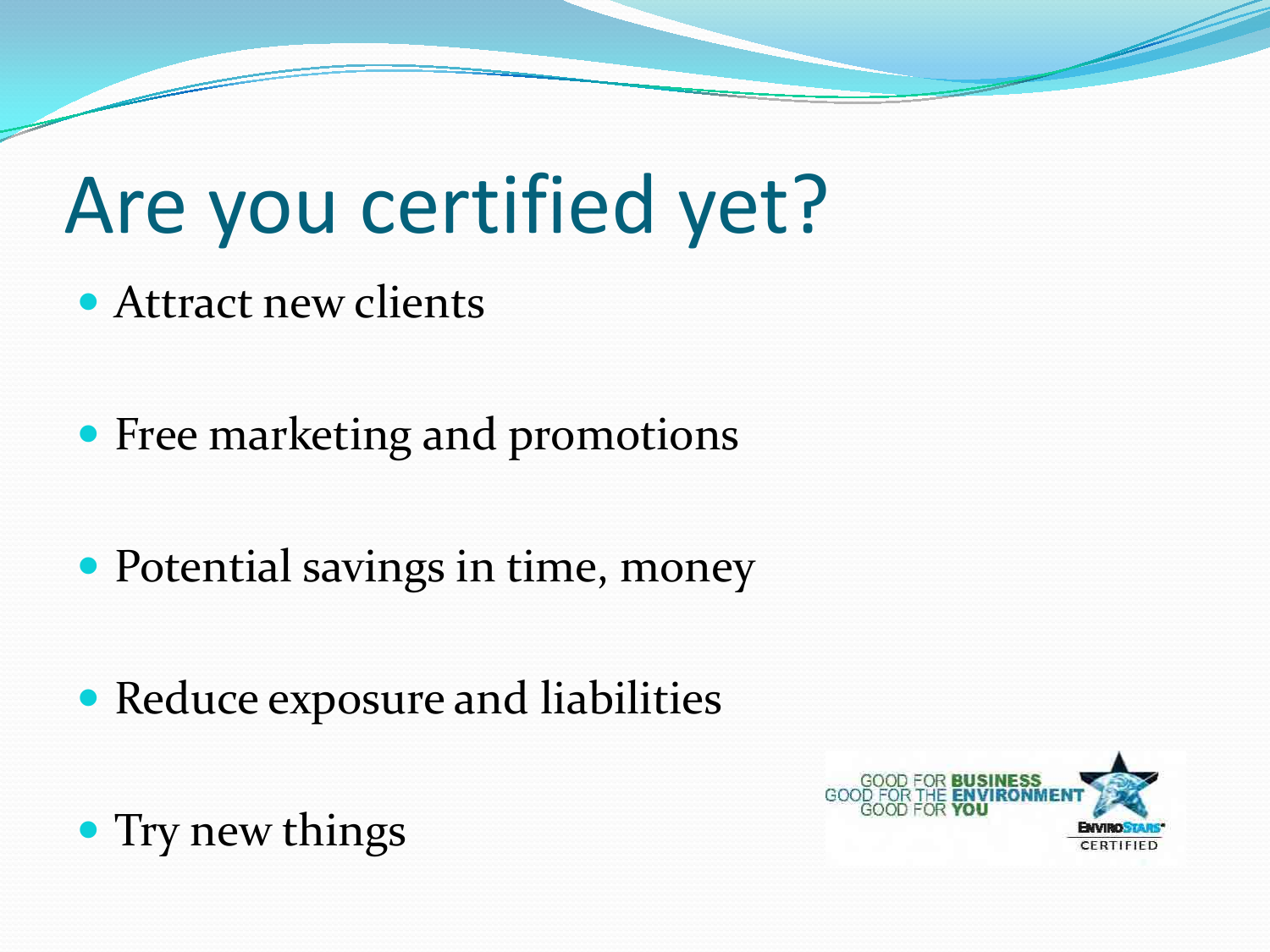# Program Snapshot 2012

#### We're Growing!

- 7 counties (Jefferson, King, Kitsap, Pierce, Skagit, Spokane, Whatcom)
- 820+ EnviroStars certified businesses
- $\checkmark$  50 certified Landscape and Nursery businesses
- $\times$  25 Partner advocates, including WALP & Woodland Park Zoo
- $\times$  16 certified for own grounds

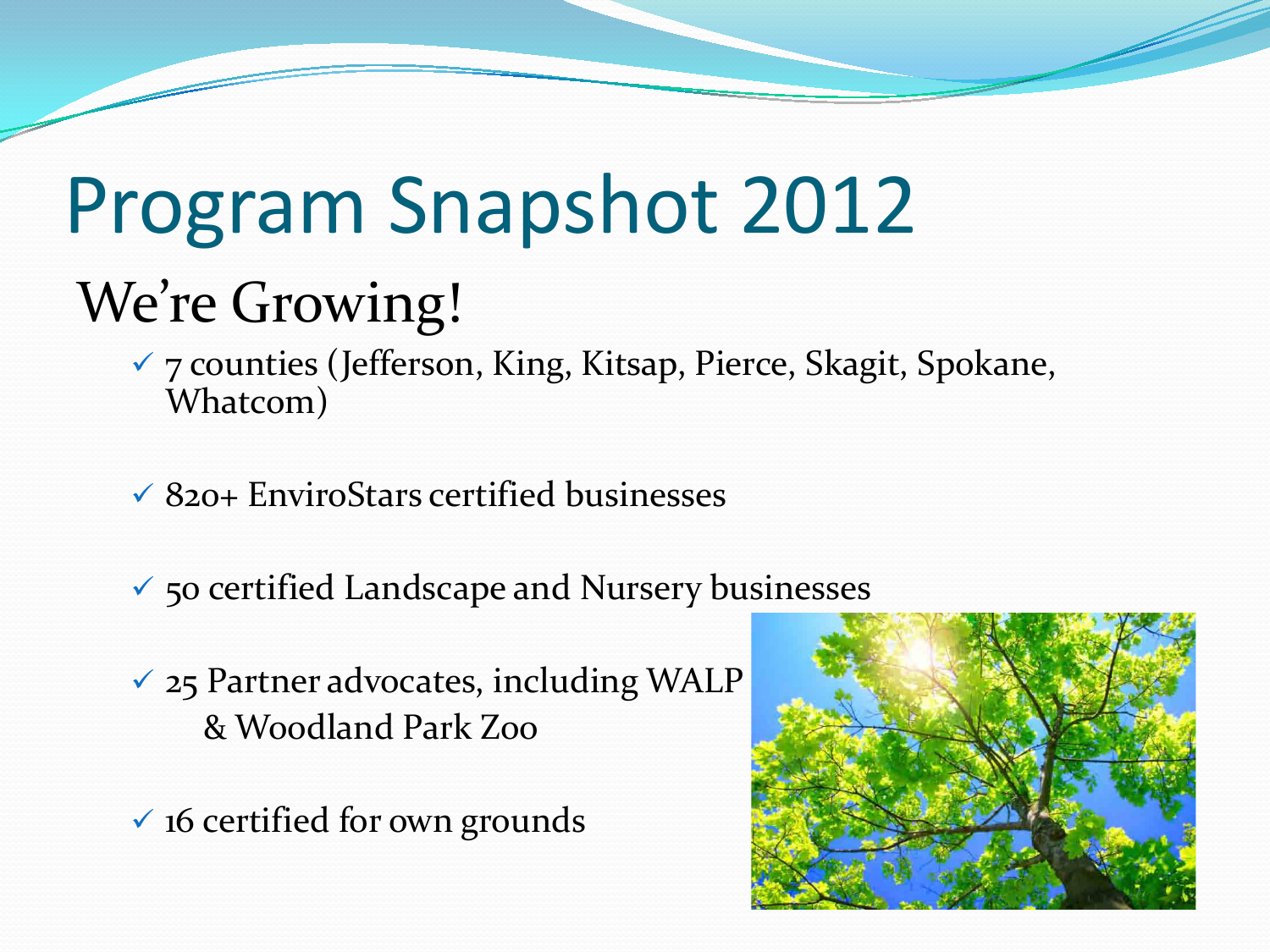### Environmental Sustainability

- Eliminating or reducing the use of pesticides
- Using organic fertilizers and adding compost as mulch
- Increasing mulch mowing practices
- Adding full organic management options
- Providing a healthier workplace for employees
- Attracting clients looking for environmentally-responsible landscape services.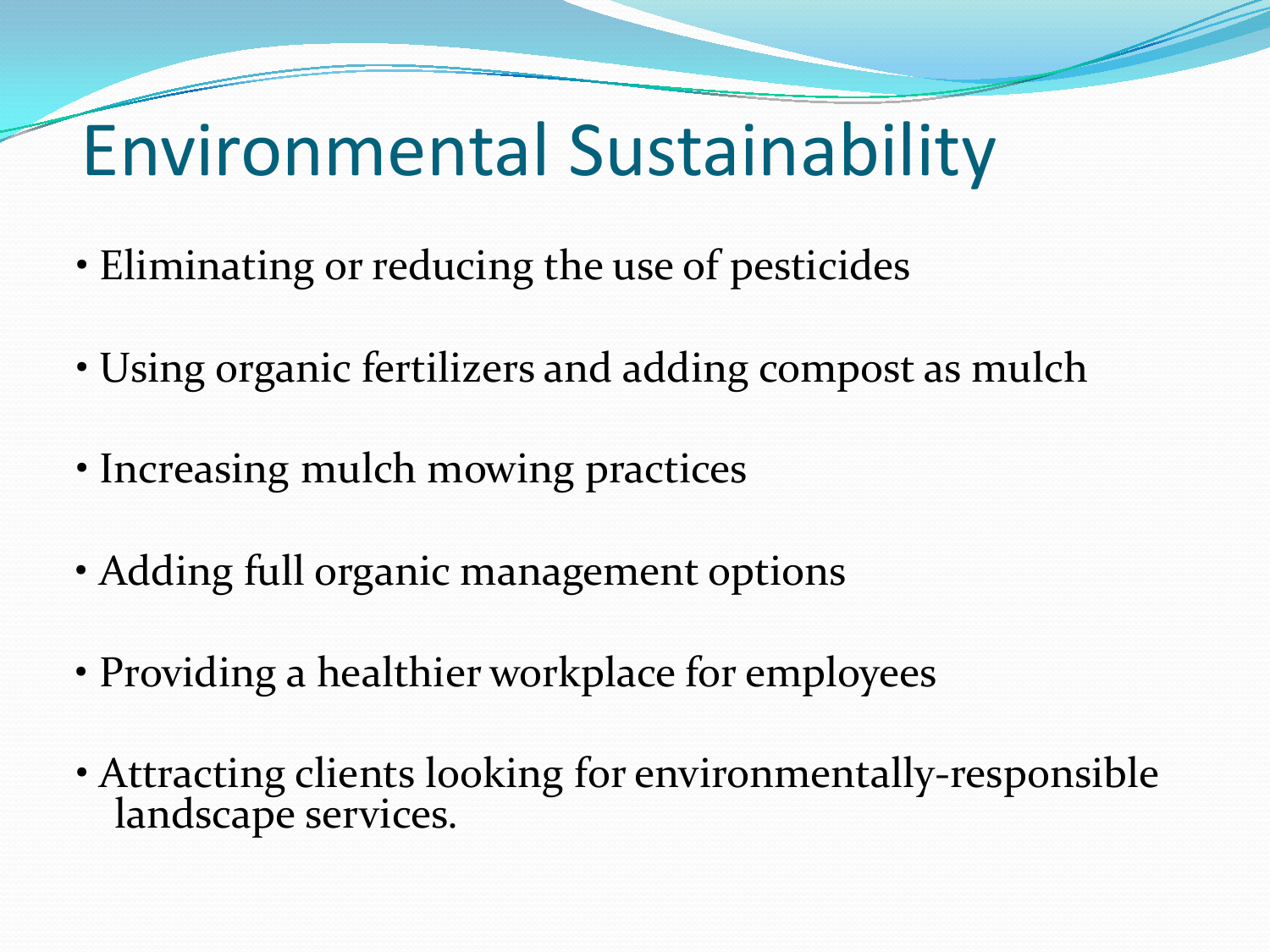#### **Attract Clients**

*Mathew Andrews, Allied Property Management for King County Housing Authority*

"I have contacted my landscaper …to reduce the chemicals we use and come up with a long term, comprehensive plan to introduce "greener" ways of landscaping."

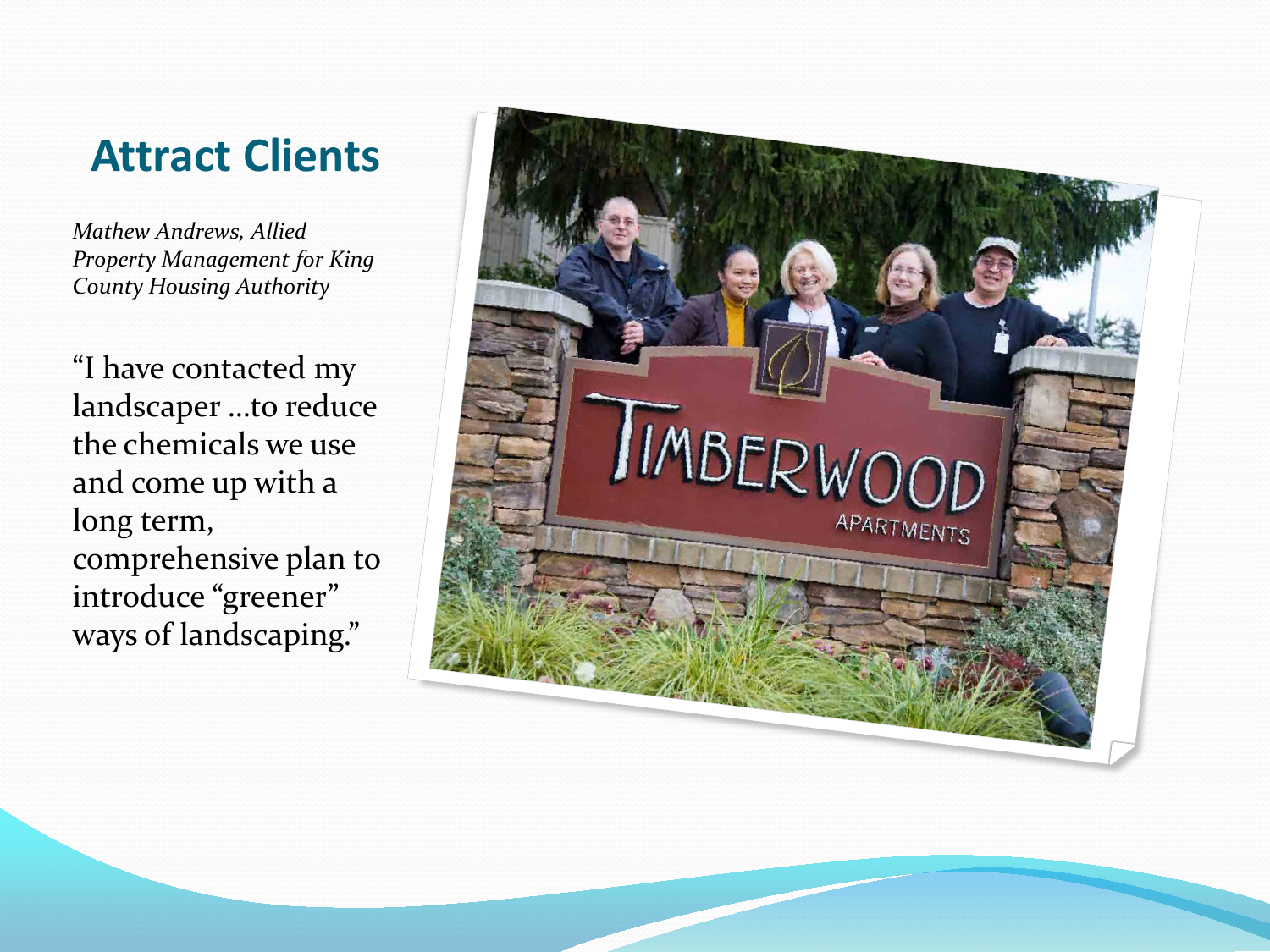#### **Reduce Product Use, Improve Working Conditions**

*Kathie Madsen, Plantscapes*

"Plantscapes switched to mulch-mowing and discovered that not only were customers happy, soil health was improved requiring less fertilization, less water was needed, and staff back-aches were reduced since they no longer had to haul away bags of clippings!"

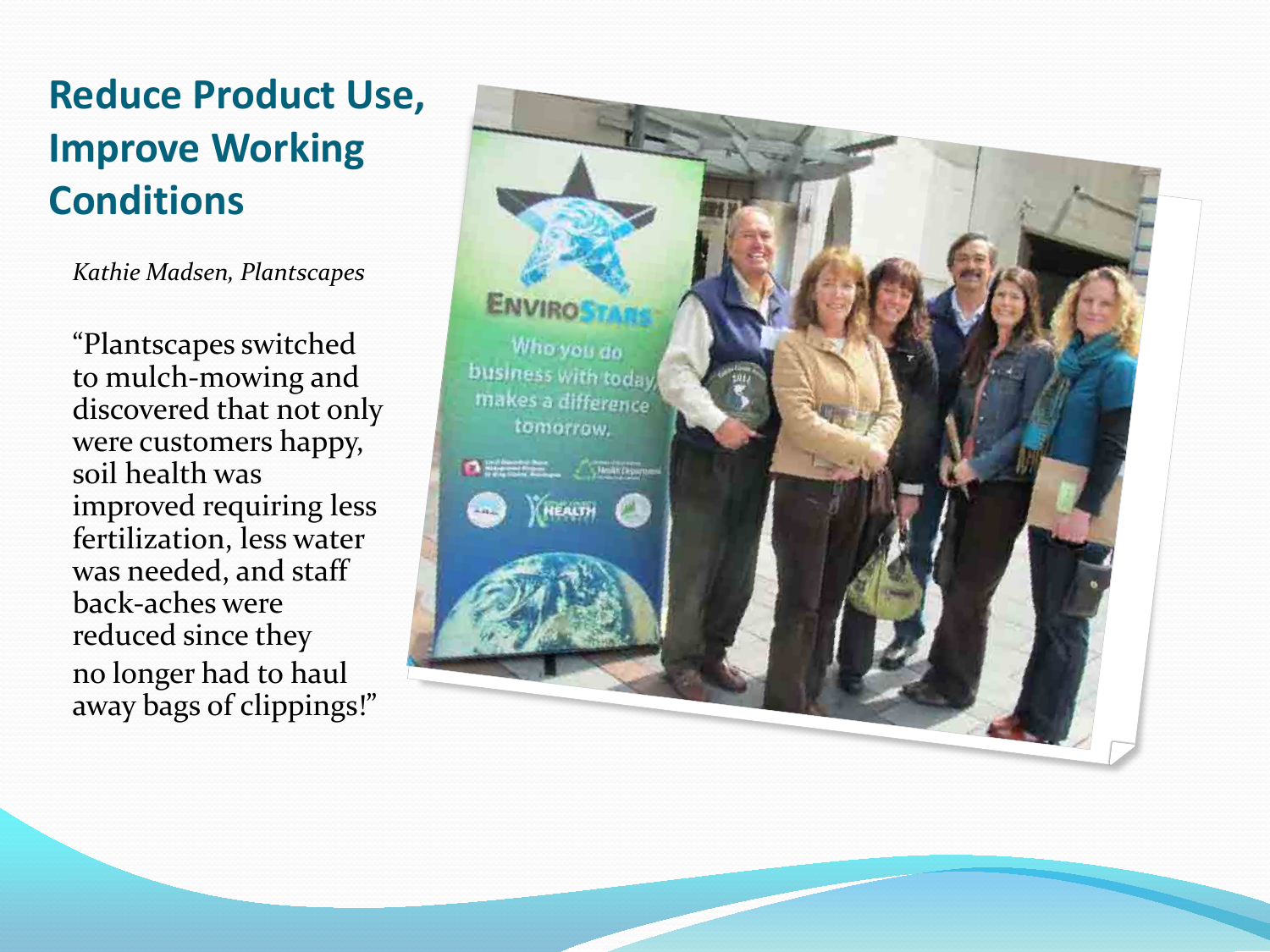#### **Incorporate New Ideas & Technologies**

*Nussbaum Group Newsletter article: Helping Us Embrace Organics and Growth ; June 3rd, 2011*

"We benefit from exposure to additional resources, shared information, and programs that help us maintain a great working environment while helping to manage costs."

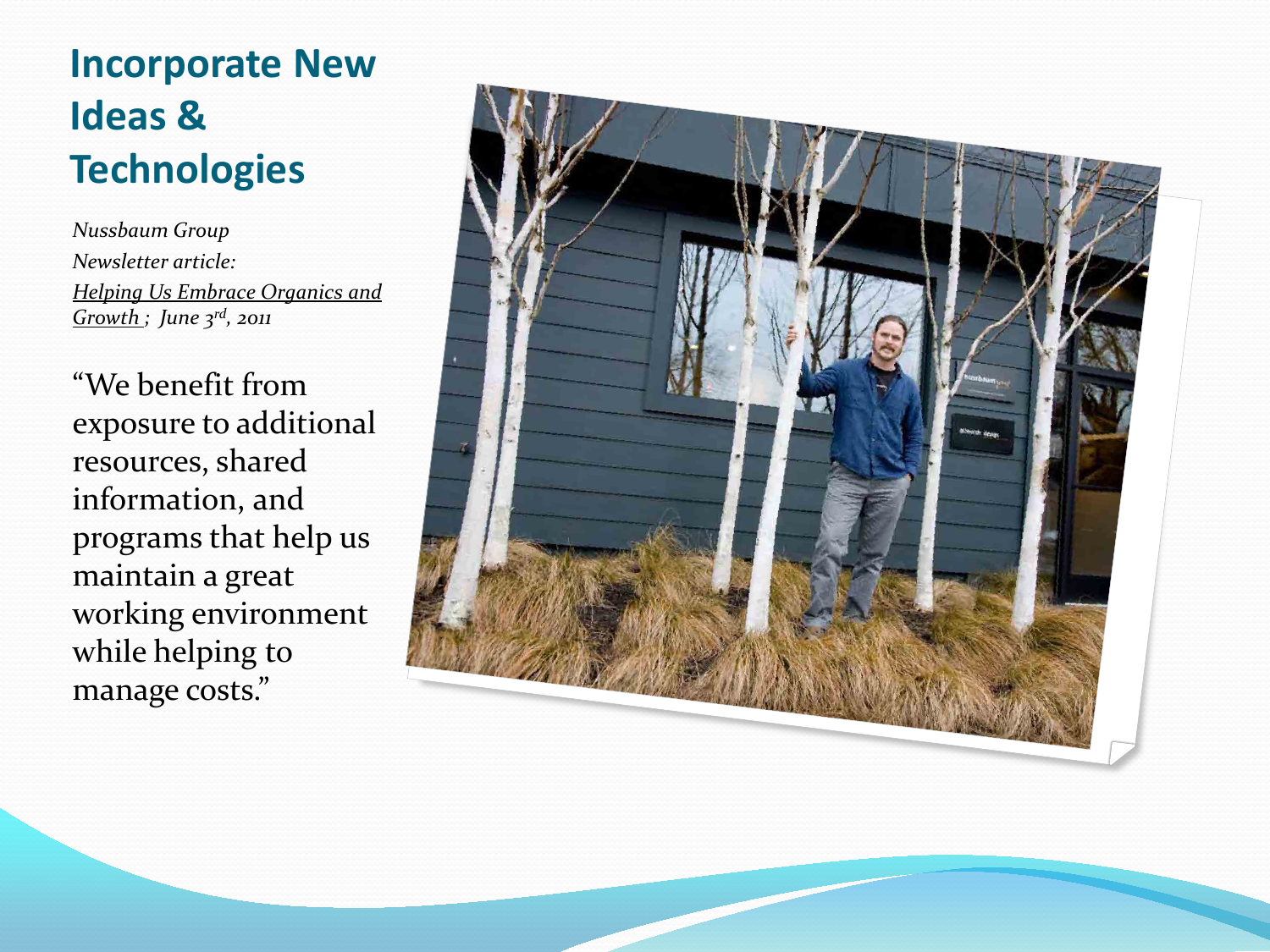#### Steps to Certification…

#### Step 1 > **Application Worksheet**

#### Step 2 > **Consultation Site Visit**

#### Step 3 > **Verification & Rating**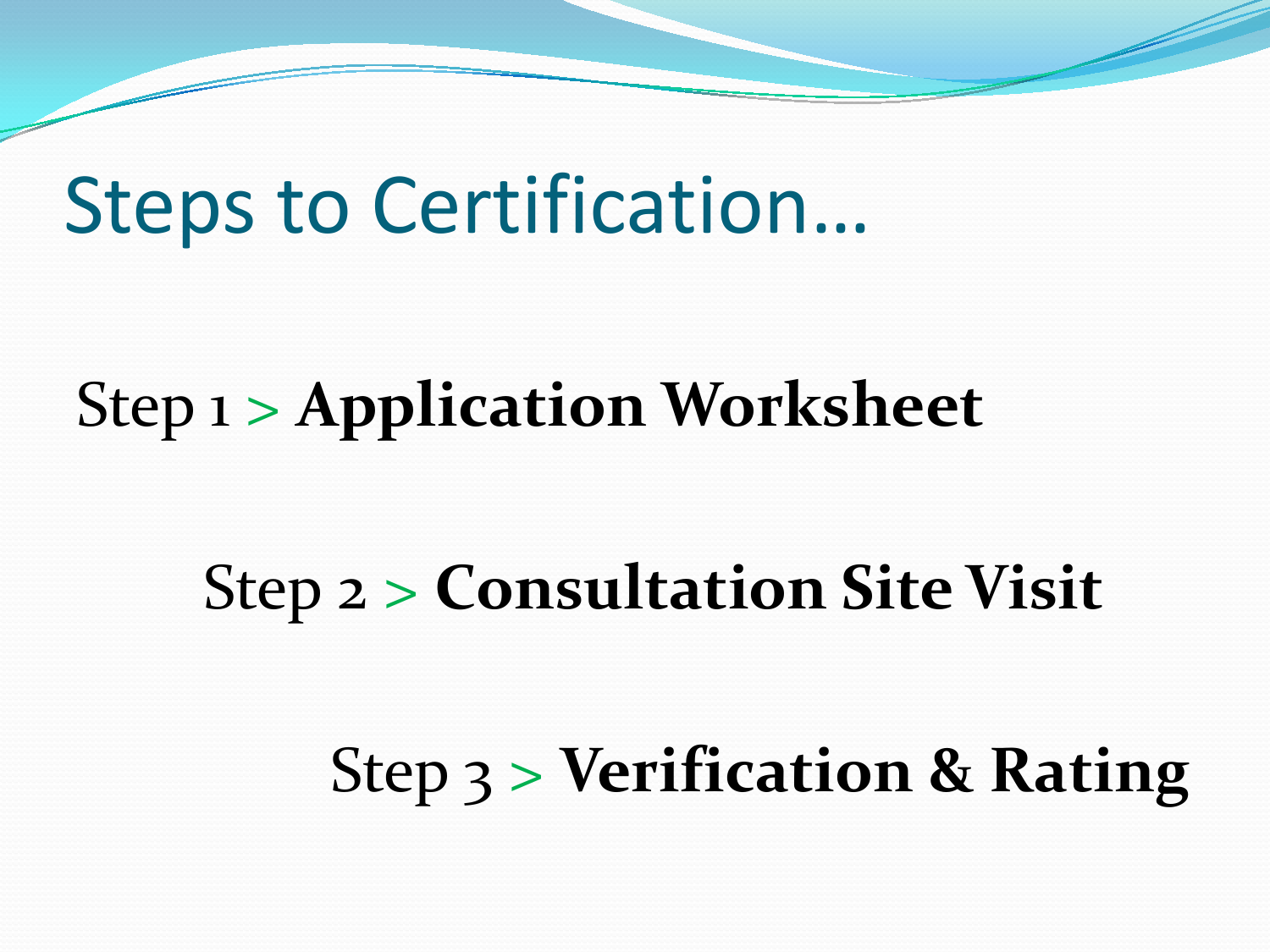## Financial Assistance

#### • Up to \$500 and 50% of the cost





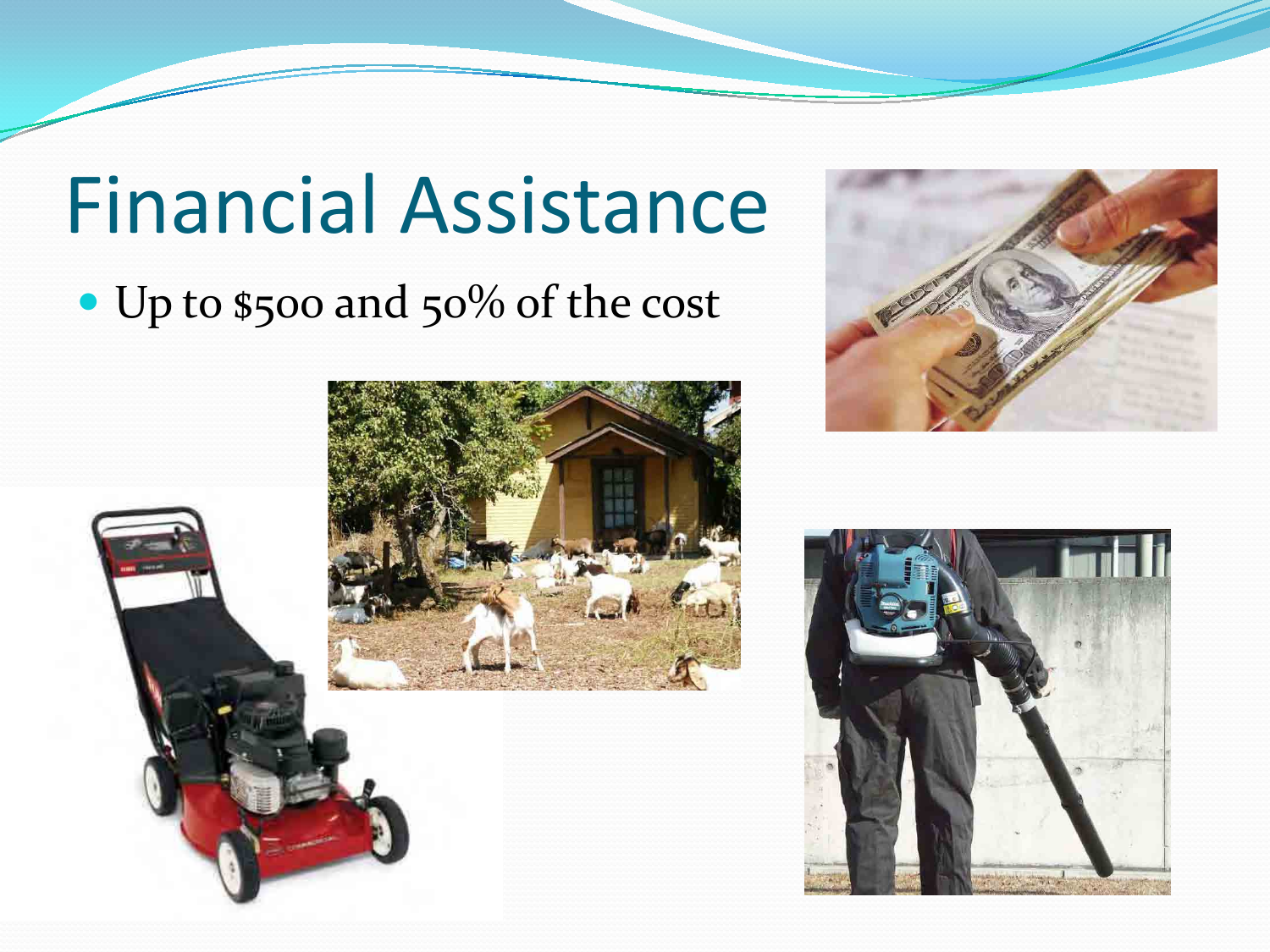#### $R$

# LOOK FOR THIS LOGO!

To search the online directory or apply for certification, go to www.envirostars.org

# GOOD FOR BUSINESS<br>GOOD FOR THE ENVIRONM

Choose EnviroStars Certified Businesses + envirostars.org

Join us: become a lan of EnviroStars for Entebook! [U - e - y



**ENVIROSTARS** 

CERTIFIED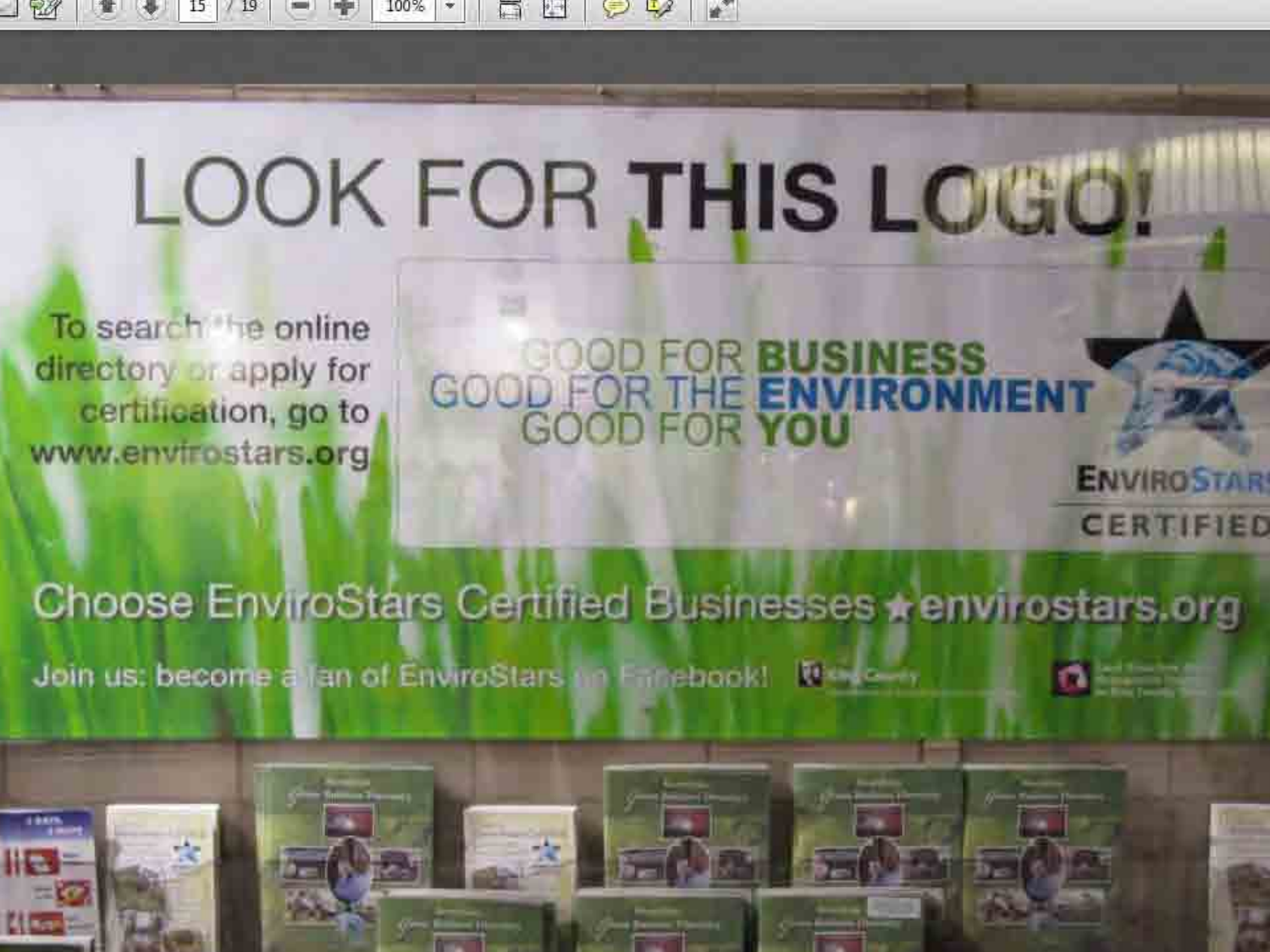Certified Businesses

Su

B

Green Your Business

Media & Resources

About:

Contact

Facebook Search Site ۹





|                                              | nd EnviroStar Businesses                                                                                                                            | <b>Blue Sky Cleaners</b><br><b>Green Your Business</b>                                                                          | Success Story<br>Certified Business Listing<br><b>Carlo Britan</b><br>Recently Certified                                                                                                   |
|----------------------------------------------|-----------------------------------------------------------------------------------------------------------------------------------------------------|---------------------------------------------------------------------------------------------------------------------------------|--------------------------------------------------------------------------------------------------------------------------------------------------------------------------------------------|
| <b>Isiliess</b><br>alegory<br>County<br>City | pport an EnviroStar business near you<br>Enfant Eusnahm Name<br>Select a Business Type<br>치<br>Select a County<br>회<br>Select a City<br>٠<br>Search | Certification Process<br>Apply<br>Ratings<br>Benefits<br>Tips & Tools<br><b>Promote Your Business</b><br><b>Success Stories</b> | 15th Street Automotive<br>116 10th St. SE<br>Puyallup, WA 98372<br>(253) 840-2250<br><b>VCA Covington Animal</b><br>Hospital<br>27045 174th PI SE<br>Covington, WA 98042<br>(253) 631-8616 |

al governments esting with business to reduce environmental and health impacts, of hazartous leitals and weste in Small Quantity Generators (500%). Froutded in Jefferson | King | Kitsan |

6 Copyright 2011 EnviroStars Home | About | Contact | Site Mag 206-283-3063 | 130 Midlerson St., Saile 100 Seattle, WA 98109-1658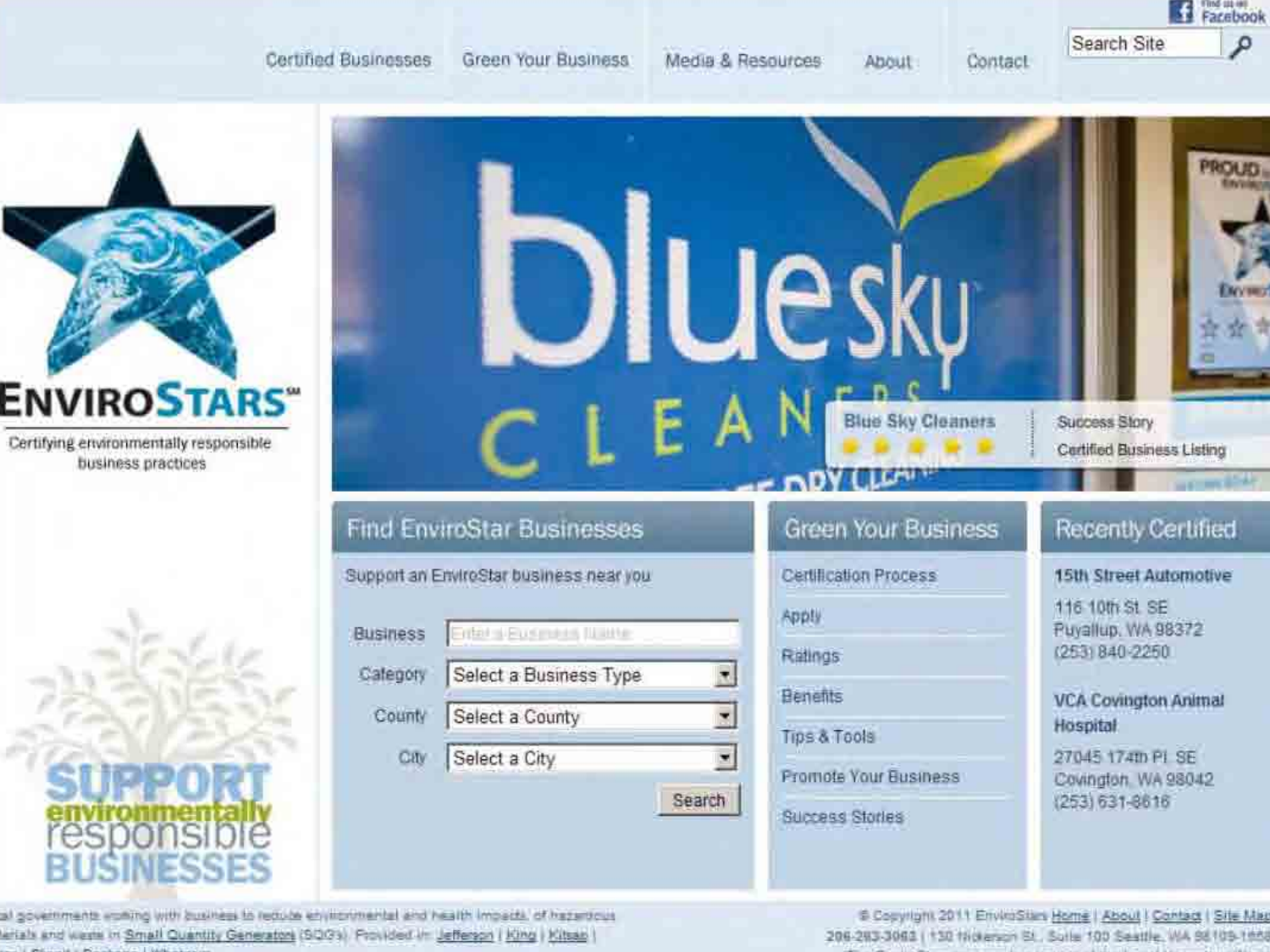